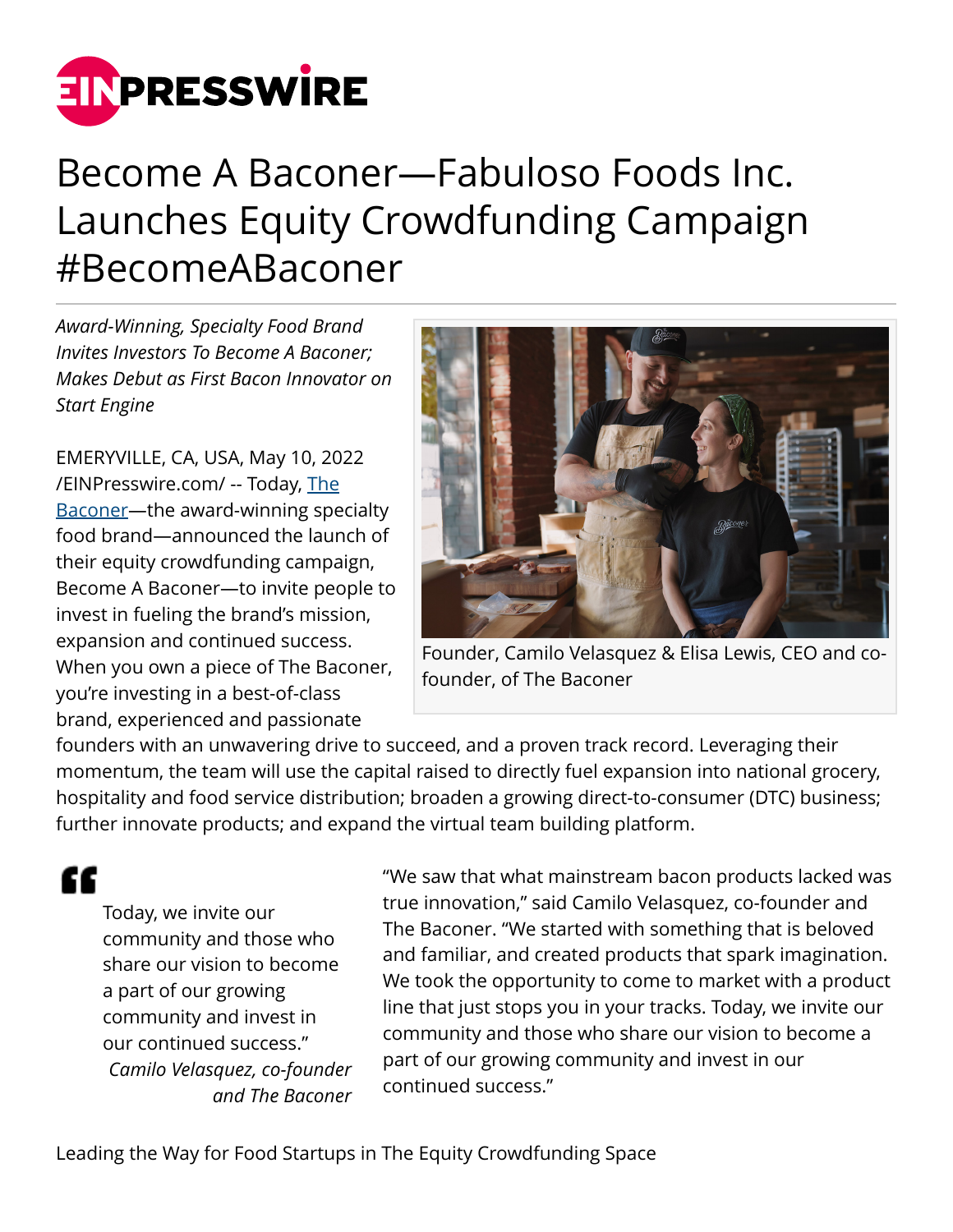[The campaign](https://www.startengine.com/thebaconer) is hosted on Start Engine, a leading equity crowdfunding platform, where people can find and invest in early-growth companies and startups. StartEngine has helped more than 500 companies raise \$500M+ from a community of over 750K prospective investors. The Baconer is the first bacon company to launch an equity raise on the platform.

"In identifying a funding path for The Baconer's next phase of growth, it was important to find a platform where we could connect directly with our large community of investors who have a shared passion for head-turning, deeply-satisfying, premium, hand-crafted products from a specialty producer in the US," added Elisa Lewis, CEO and co-founder, The Baconer. "Start Engine is 100 percent in line with our vision and their success in identifying brands and connecting them to investors makes them an ideal partner for The Baconer as we continue to disrupt the bacon category."

## Going Beyond the Strip

The Original Bacon Slingers, Camilo Velasquez and Elisa Lewis, were a part of an underground supper Club, feeding neighborhood folks five- to seven-course meals, complete with a wine pairing in their shared industrial loft apartment. It was here that this dynamic duo found the process of creating innovative dishes as a source of connecting with people, creating unforgettable food experiences, and where they began learning to cure their own meats. The husband-and-wife team moved to California and The Baconer got its start producing in a local commissary in Oakland, CA, selling on weekends at Bay Area farmers markets. Fast forward a few years and today The Baconer's indulgently thick cut bacon offerings are expertly smoked and cut in Cloverdale, CA with the same attention to detail and quality that set them apart from the start. Now headquartered in Emeryville, CA, The Baconer is a leading craft producer focused on redefining how Americans think about, prepare, cook with and enjoy responsibly-sourced, premium quality bacon and bacon-inspired products.

### Become A Baconer

Fabuloso Foods Inc. dba The Baconer is launching an equity crowdfunding campaign for bacon lovers, including our community of home cooks, chefs and foodies, to invest in The Baconer brand. #BecomeABaconer

WHEN —Tuesday, May 10, 2022 at 9 am PT/12 noon ET

HOW—Interested in learning how The Baconer is shaping the future of bacon and leading innovation beyond the bacon aisle? Investors can check out The Baconer's offering on Start Engine at <https://www.startengine.com/thebaconer>and participate for as little as \$250. #BecomeABaconer

### About The Baconer

Situated in the epicenter of farm-to-table cuisine, The Baconer is creating new ways to enjoy America's favorite food—bacon—for today's generation of home cooks, chefs and photo